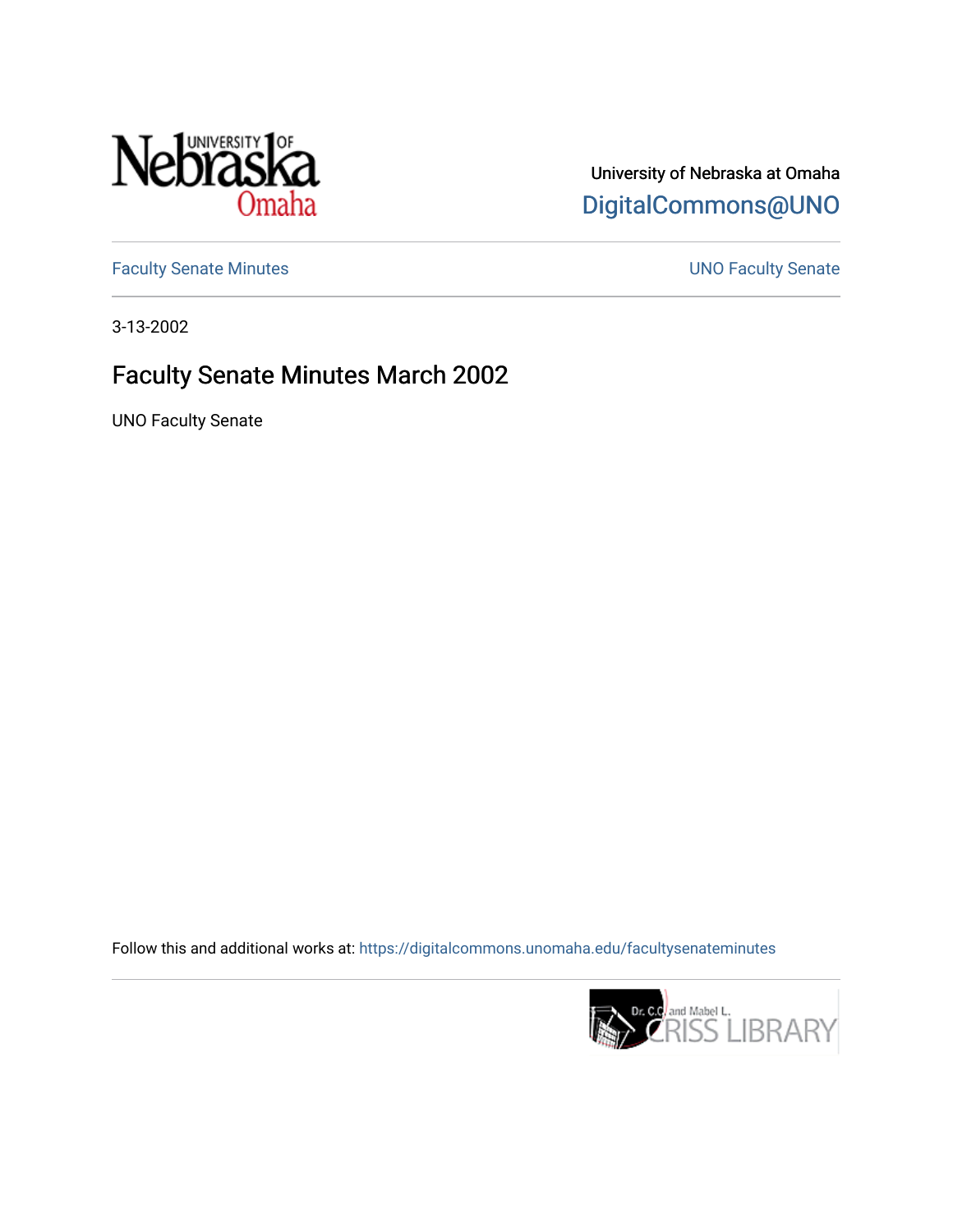## **Faculty Senate of the University of Nebraska at Omaha 2001-2002 Senate Agenda Wednesday, March 13, 2002, 2:30 p.m., Chicano Awareness Center**

Introduction of Guests and Presentations:

Derek Hodgson, Vice Chancellor for Academic Affairs: Budget Arturo Roblez-Ramirez, Executive Director or the Chicano Awareness Center: Welcome

Official Call To Order

Presentation and Approval of Minutes: March 13, 2002, minutes (agenda attachment - pages)

Officers Reports

President's Report: Senator W. Bacon

Written Reports:

Executive Committee and Administration, February 20, 2002 (agenda attachment - pages)

Chancellor's Council, February 28, 2002 (agenda attachment – pages)

Board of Regents, February 22-23, 2002 (agenda attachment - pages)

Announcements:

Faculty Senate Election Results: The following fourteen (14) faculty members have been elected to serve three-year terms from May 8, 2002, through May 11, 2005:

College of Arts & Sciences (8) Chris Allen Jonathan Benjamin-Alvarado G. Griffith Elder Bruce Garver Joan Latchaw Harvey Leavitt Harmon Maher Wai-Ning Mei

College of Business Administration (1) Darryll Lewis

College of Education (2) James Akers Josie Metal-Corbin

College of Fine Arts (1) Mary Caroline Simpson

College of Public Affairs & Community Service: Karl Kosloski, Henry D'Souza External Faculty (1): tba (Election to be held in March as per By-Laws)

Retiring Senators: The following senators will complete their term of service during the 2001-2002 academic year and will be honored with a plaque at the May 1st, Awards Banquet:

Wally Bacon 05/11/99 - 05/08/02 Joong-Gun Chung 05/11/99 - 05/08/02 Ann Coyne 05/11/99 - 05/08/02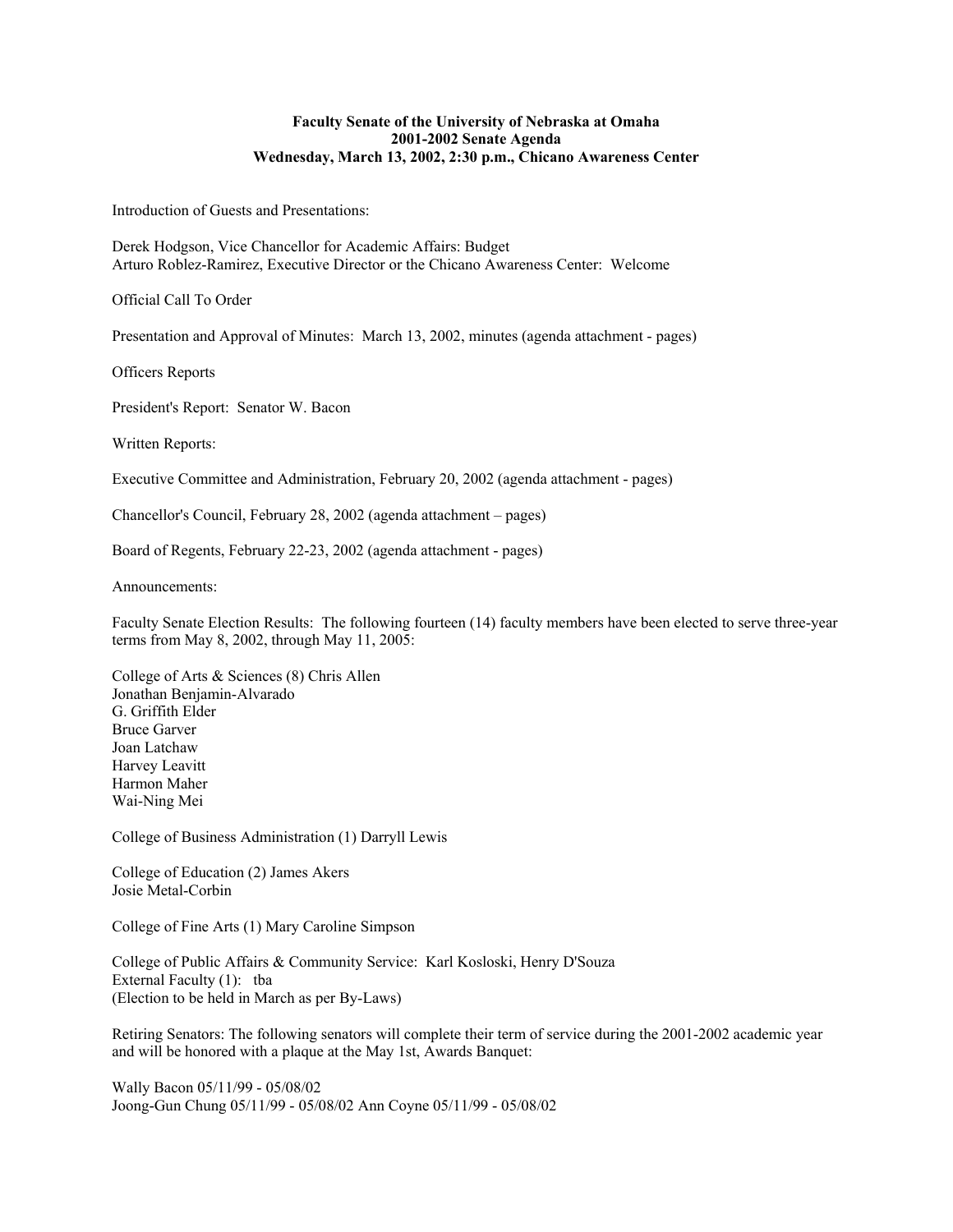George Engelmann 05/11/99 - 05/08/02 James Fawcett 09/13/00 - 05/08/02 Richard File 05/11/99 - 05/08/02 James Hagen 05/10/00 - 05/08/02 Melodee Landis 05/11/99 - 05/08/02 Carol Mitchell 05/11/99 - 05/08/02 Brigette Ryalls 08/01/01 - 05/08/02 Jack Shroder 05/11/99 - 05/08/02 Franklin Thompson, III 05/11/99 - 05/08/02 Christopher Tuan 05/11/99 - 05/08/02 Steven Williams 05/09/01 - 05/08/02 Solomon Zhao 05/10/00 - 05/08/02

Secretary-Treasurer's Report: Senator Bruckner

Budget Report, February 2002 (agenda attachment page)

Executive Committee Report: Senator Coyne

Chancellor's Written Response to Senate Resolutions (agenda attachment - Pages

On behalf of the Executive Committee and Cabinet the following two resolutions will be moved:

Regarding Martha Bruckner:

Whereas Martha Bruckner is an esteemed colleague and friend;

Whereas Martha Bruckner has worked diligently and tirelessly for the benefit of the University of Nebraska at Omaha and the Faculty Senate;

Whereas Martha Bruckner has accepted a challenging position outside the University;

Therefore, be it resolved that the Faculty Senate of the University of Nebraska at Omaha thanks Martha for her years of dedicated service, and wishes her success in her new endeavors.

Survey of Graduate Day/Time/Place:

Whereas a number of issues regarding the location, day, and time of the University's graduation ceremony have arisen,

Whereas these issues have raised the possibility of altering the final exam schedule,

Whereas the preferences of students and faculty regarding these issues are largely unknown,

Be it resolved that a survey of the faculty via Blackboard will be conducted on behalf of the Senate by the Goals and Directions Committee.

Standing Committee Reports

Committee on Academic and Curricular Affairs: Senator N. Bacon

Committee Report of February 27, 2002, meeting: (agenda attachment pages 15-16)

On behalf of the Committee on Academic and Curricular Affairs, Senator N. Bacon will move the following three resolutions:

Resolution regarding deadline for selecting the CR/NC option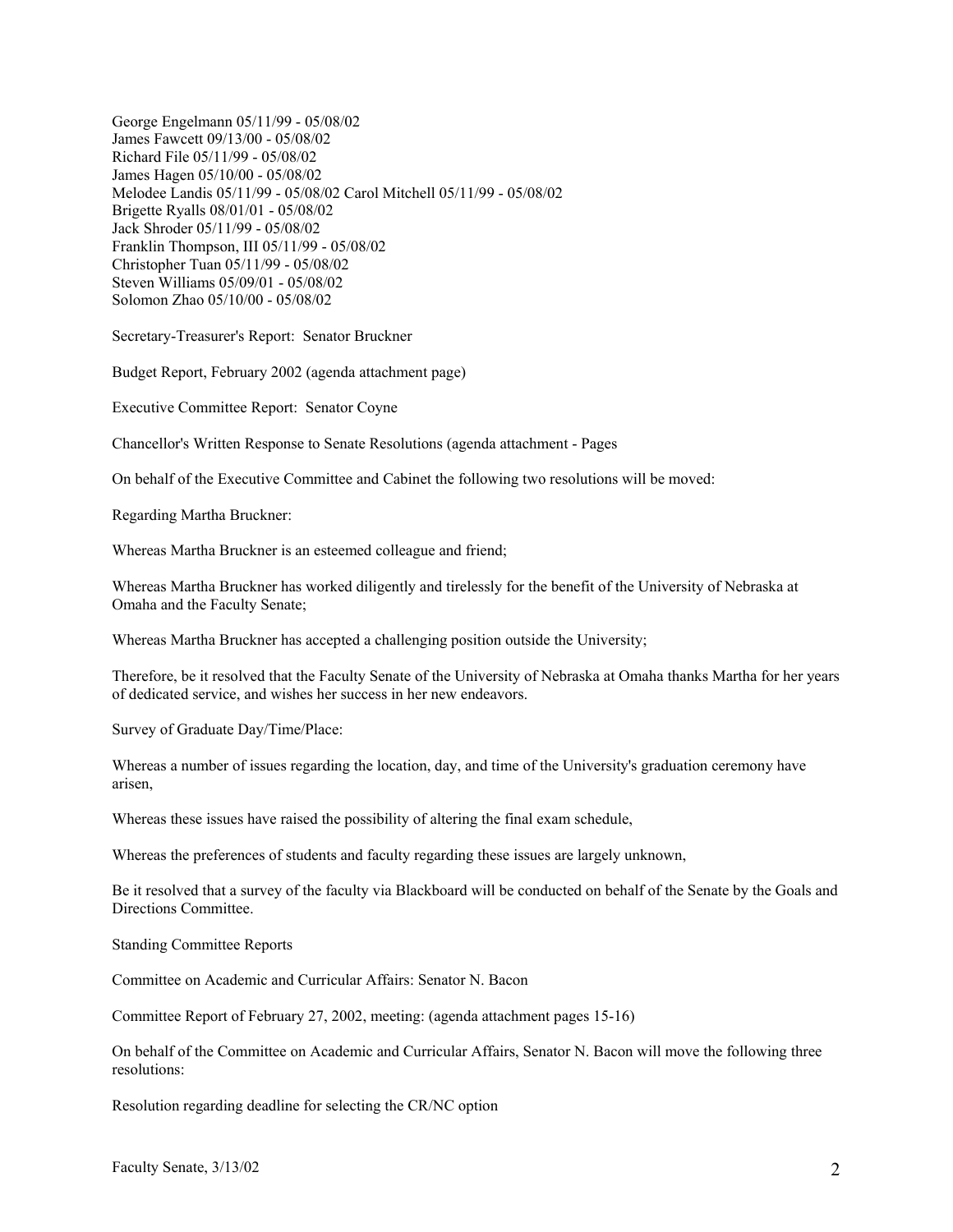Whereas students considering the CR/NC option should make this decision based on a clear understanding of what a course entails,

Whereas gathering adequate information about the course may well require two class meetings (in other words, for most evening classes, two weeks),

Therefore be it resolved that the deadline for choosing the CR/NC option be changed to Tuesday of the third week of class.

Resolution regarding due date for grades

Whereas the registrar has proposed that the university set a single due date for grades, recommending that the date be set seven calendar days (excluding university shutdown days) after the last scheduled final exam,

Whereas this proposal is simpler and more convenient than the current system of staggered due dates for grades,

Therefore be it resolved that the due date for grades be set seven calendar days (excluding university shutdown days) after the last scheduled final exam.

Resolution regarding repeated courses:

Whereas the faculty senate has affirmed (in resolution 2604) that when a student repeats a course, the most recent grade is the most accurate assessment of his or her mastery of current course material and thus the grade most appropriate to calculate into the GPA,

Whereas the faculty senate has further affirmed (in resolution 2607) that for the special case of graduation with honors, every grade awarded should be included in the calculation,

Whereas students who have been unsuccessful in a course should be permitted to persist in seeking mastery of the course material,

Whereas students who have satisfactorily completed a course should be discouraged from repeating it more than once if, by doing so, they take seats needed by other students,

Whereas the Registrar should be given unambiguous direction regarding catalog copy in this respect,

Therefore be it resolved that the section in the undergraduate catalog now headed "Removal of 'D' or 'F' Grades from Grade Point Average" be revised as follows:

## Repeating Courses

If a student with a grade of D+ or lower repeats the course, he or she may register through early registration. If a student with a grade of C- or higher opts to repeat a course, he or she may register through early registration only once (that is, for one repeat). For any subsequent repeat, the student may enroll only during the first week of class and with the permission of the instructor. Letter-graded courses must be repeated for a letter grade, and credit/no credit courses must be repeated for credit/no credit. All courses and grades will continue to be a part of the student's permanent academic record (transcript). When determining eligibility for graduation with honors, every grade awarded is computed into the GPA. For all other purposes, only the most recent grade earned in a course is computed into the GPA.

Committee on Educational Resources and Services: Senator O'Connell

Committee Report of February 27, 2002, meeting: (agenda attachment - pages Committee Report of February 27, 2002, meeting: (agenda attachment pages 16-17)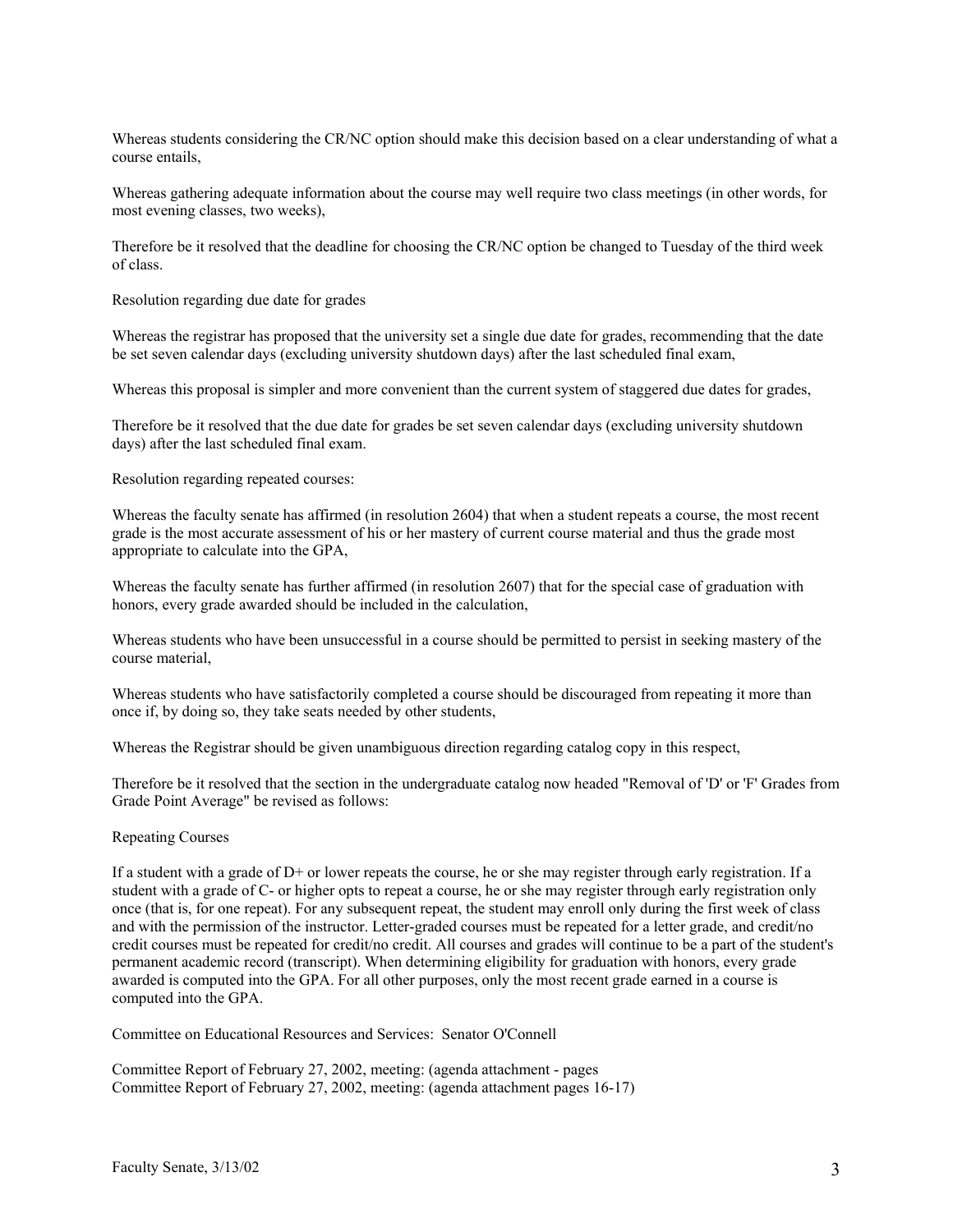On behalf of the Committee on Educational Resources and Services, Senator O'Connell, will move the following resolution regarding Dean Searches:

WHEREAS UNO faculty feels that the role, responsibilities, and impact of faculty on the Dean search committees is unclear;

WHEREAS the Board of Regents by-laws and guidelines regarding Dean searches are brief and vague leading to a variety of interpretations and inconsistent application from one Dean search to the next;

WHEREAS the Vice Chancellor for Academic Affairs has not consistently followed the guidelines for the composition and conduct of the search committee or disseminated the guidelines to committee members; and

WHEREAS an inclusive and transparent search process encourages faculty participation;

BE IT RESOLVED that the Faculty Senate of the University of Nebraska at Omaha urges that:

the Vice Chancellor for Academic Affairs develop procedural guidelines for the selection and conduct of the Chair and members of the Dean search committees, such search guidelines define the role and responsibilities of the Chair and the search committee members as well as the legal and generally accepted steps in the search process, implemented search guidelines be followed consistently, and Dean search committees be coordinated out of the office of the Vice Chancellor for Academic Affairs.

Committee on Faculty Personnel and Welfare: Senator Shroder

Committee Report of February 27, 2002, meeting: (agenda attachment page 19)

On behalf of the Committee on Faculty Personnel and Welfare, Senator Shroder will move the following resolution regarding Part-Time Faculty:

Whereas, part-time faculty are an important resource for UNOmaha especially for teaching evening general education service courses, and

Whereas, current UNOmaha staff employees are often qualified to teach in administrative units other than units of their primary appointment and historically have formed an important population for recruiting part-time faculty, and

Whereas, University of Nebraska Executive Memorandum No. 19 states "…no overload assignment shall provide income in excess of twenty percent (20%) of the staff member's base salary…", and thus uses base salary as a limiting factor in determining teaching opportunities for UNOmaha staff in teaching for administrative units other than units of their primary appointment, and

Whereas, the policy stated in University of Nebraska Executive Memorandum No. 19 is blatantly unfair and discriminatory toward lower paid UNOmaha staff employees who are potentially allowed to teach less than higher paid UNOmaha staff employees,

Be it resolved, UNOmaha Faculty Senate urges part-time instructors in administrative units who are university staff employees in other university units be treated the same and subject to the same guidelines and policies as part-time instructors who are not university employees in other university units, and

Be it further resolved, the UNOmaha Faculty Senate urges modification of Executive Memorandum No. 19 so that overload assignments are not governed based on salary percentage.

Committee on Goals and Directions: Senator Hagen

Committee Report of February 27, 2002, meeting: (agenda attachment pages

Committee on Professional Development: Senator Engelmann